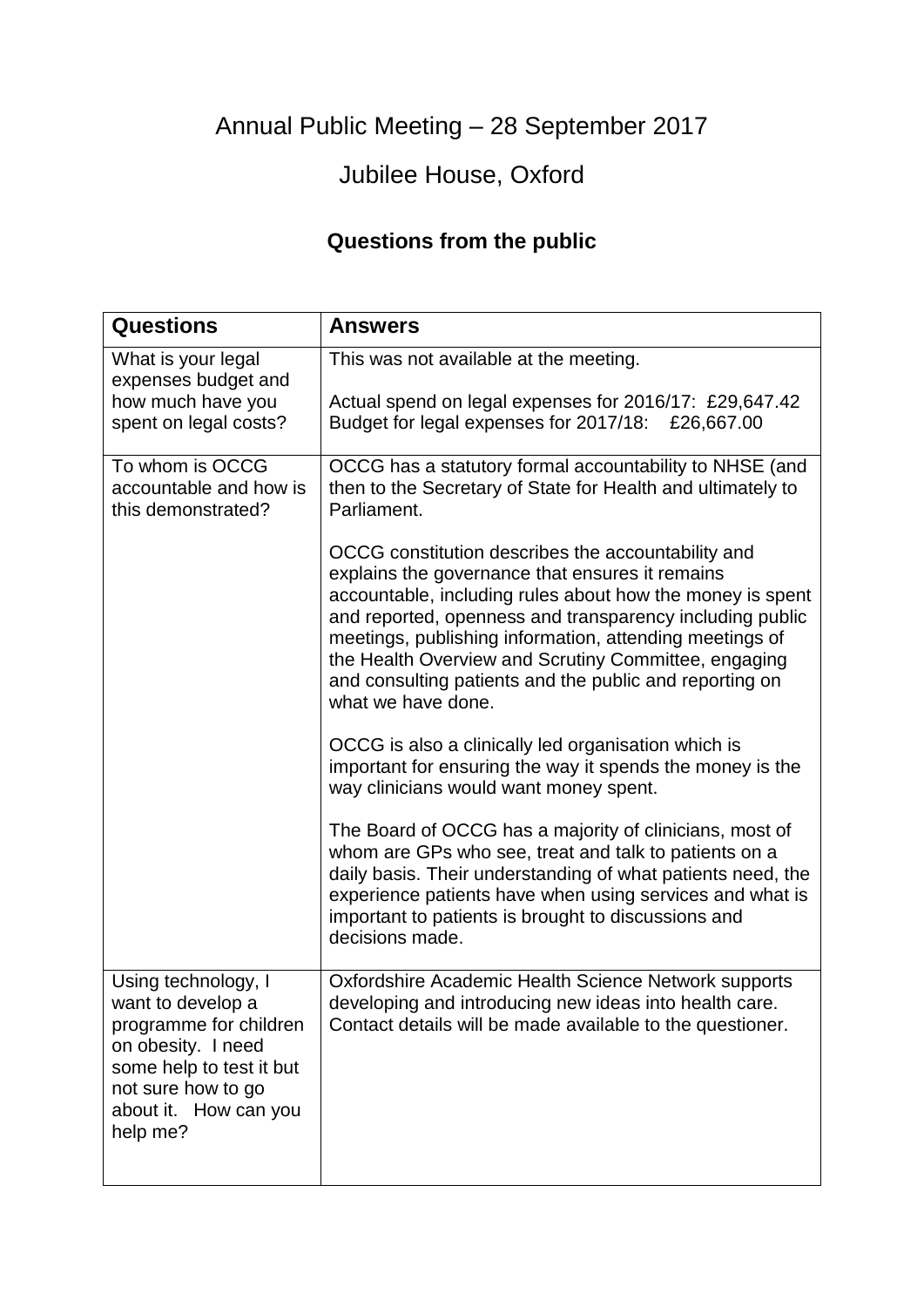| What is happening in<br>Bicester is superb but is<br>piecemeal elsewhere.<br>For example, schools<br>could be hub for<br>children, a different<br>approach could be<br>developed to help<br>people who have fallen<br>(alarms or nurses) and<br>services need to be<br>more connected for<br>people with neurological<br>conditions (such as<br>Parkinson's)? This<br>could be seen as invest<br>to save. Neurological<br>conditions are complex<br>and only a relatively<br>small number of people<br>are affected but they<br>use services a lot. | As integrated teams are developed working in localities,<br>they will be made up of a range of clinicians and<br>professionals from different parts of the health and care<br>system, including social care, nursing, therapy staff and<br>doctors. This way of working supports people better<br>because they often need the support from different carers<br>with different expertise. This is true for people with<br>neurological conditions and currently community health<br>staff are part of the teams working at a local level to<br>support these patients.<br>For the wider issues of working better together in<br>communities, social housing and extra care housing could<br>be part of the solution but it is important to include in plans<br>details about how residents will continue to be supported<br>after moving in so that they do not become isolated and<br>lonely.                                                                                                                                    |
|-----------------------------------------------------------------------------------------------------------------------------------------------------------------------------------------------------------------------------------------------------------------------------------------------------------------------------------------------------------------------------------------------------------------------------------------------------------------------------------------------------------------------------------------------------|----------------------------------------------------------------------------------------------------------------------------------------------------------------------------------------------------------------------------------------------------------------------------------------------------------------------------------------------------------------------------------------------------------------------------------------------------------------------------------------------------------------------------------------------------------------------------------------------------------------------------------------------------------------------------------------------------------------------------------------------------------------------------------------------------------------------------------------------------------------------------------------------------------------------------------------------------------------------------------------------------------------------------------|
| Please explain how<br>much challenge there<br>was to the increase in<br>care home costs.                                                                                                                                                                                                                                                                                                                                                                                                                                                            | This was a national negotiation and so although OCCG<br>did express its concerns about the impact of the increase,<br>there was no opportunity to negotiate at a local level.                                                                                                                                                                                                                                                                                                                                                                                                                                                                                                                                                                                                                                                                                                                                                                                                                                                    |
| Of all the calls to NHS<br>111, how many were<br>abandoned or repeated<br>calls. Is there data<br>available?                                                                                                                                                                                                                                                                                                                                                                                                                                        | The number of calls to NHS111 is monitored, including the<br>number of abandoned calls.<br>For 2016/17<br>Number of calls to NHS111 for Oxfordshire:<br>197,598<br>Number of abandoned calls (within 30 seconds): 2.621<br>Number of abandoned calls (after 30 seconds): 2,344<br>There is no national target for abandoned calls within 30<br>seconds. The national target for abandoned calls after 30<br>seconds is less than 5%. For 2016/17, the number of calls<br>abandoned after 30 seconds was 1.2% of the total number<br>of calls which is well within the national target.<br>OCCG is not complacent about this and watches closely<br>what happens to patients who call NHS 111 - whether<br>they are advised to go to A&E, visit their GP or advised on<br>self-care. For Oxfordshire, the proportion of patients<br>advised to see their GP is higher than elsewhere. Some<br>patients need to talk to a clinician and currently, a clinician<br>is not always available.<br>OCCG also monitors patient feedback. |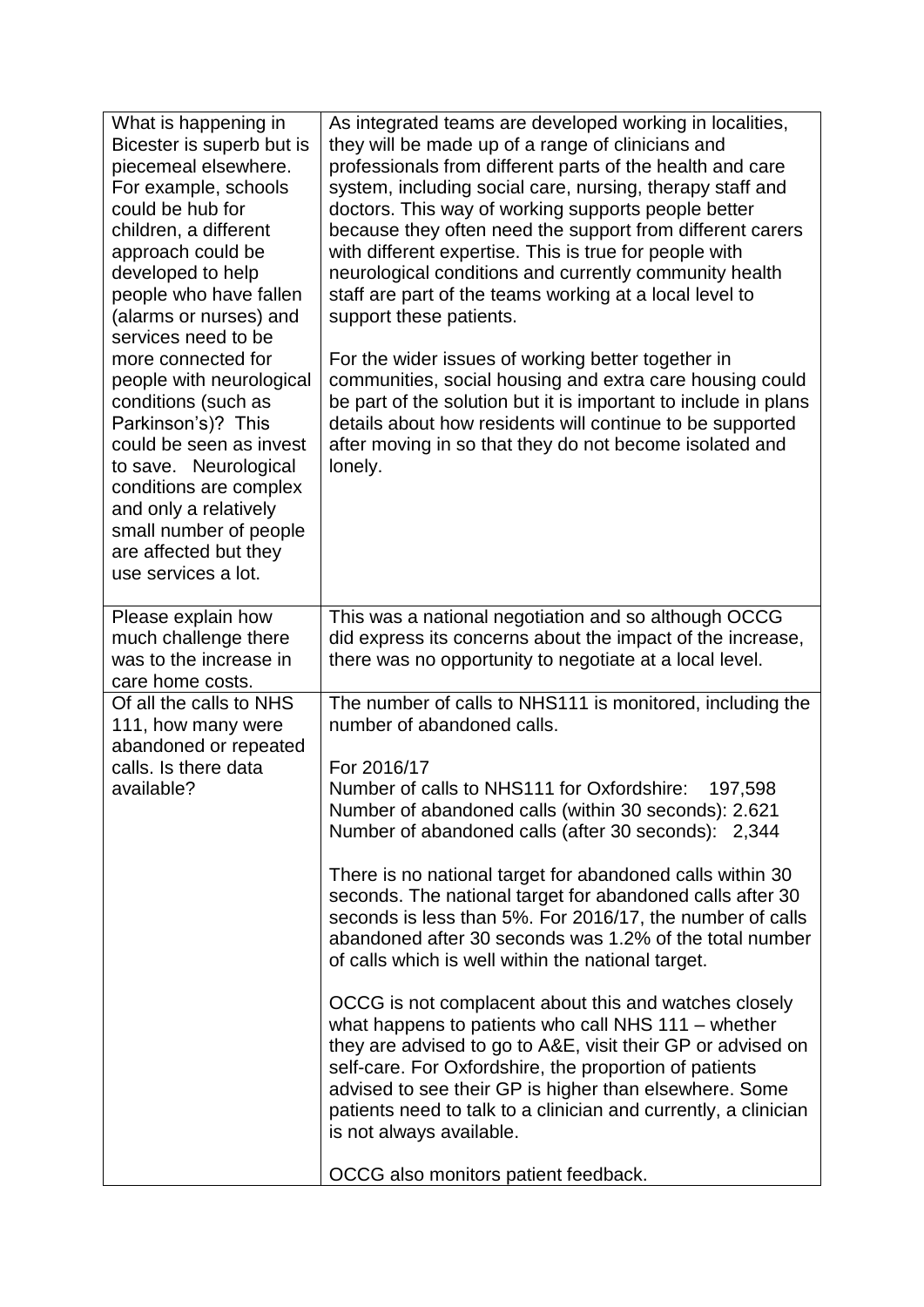| If you have hospital<br>space/equipment - the<br>more patients who use<br>it, the cost goes down.<br>How do you maximise<br>the value of expensive<br>assets? | The cost of buildings and equipment is a capital cost to<br>the NHS and is a fixed cost. The more patients who use<br>the building or equipment means the cost of each use<br>falls. This has been an important issue for the new<br>Townlands Hospital development which has been a<br>significant cost in terms of the new building and it was<br>important to include as many services within the building<br>as possible so that we get best value from the<br>expenditure. |
|---------------------------------------------------------------------------------------------------------------------------------------------------------------|---------------------------------------------------------------------------------------------------------------------------------------------------------------------------------------------------------------------------------------------------------------------------------------------------------------------------------------------------------------------------------------------------------------------------------------------------------------------------------|
|                                                                                                                                                               | However, there are often other limiting factors, in<br>particular staff. An operating theatre is expensive to build<br>and equip but it also relies on having a range of different<br>qualified staff to run it including anaesthetists, nurses,<br>surgeons and other technicians. If one or more of these<br>groups of staff is in short supply the theatre cannot<br>operate.                                                                                                |
|                                                                                                                                                               | Recruitment and retention of staff is a constant challenge.                                                                                                                                                                                                                                                                                                                                                                                                                     |
| How do you gather<br>patient views?                                                                                                                           | No perspective is perfect. GPs talk to many patients who<br>have been in hospital and used other health services.<br>They will share what happened to them – the good and<br>the bad. OCCG also invite experience and views through<br>other routes including patient groups, meetings with the<br>public, surveys and consultations.                                                                                                                                           |
| When will Phase 2 start<br>to be rolled out?                                                                                                                  | We are planning to engage the public before launching a<br>consultation on proposals in Phase 2. At this stage we do<br>not have a date when this will take place.                                                                                                                                                                                                                                                                                                              |
| I want to see more<br>stakeholder<br>engagement. The only<br>way my GP PPG works<br>is online and I don't use<br>a computer                                   | Using online approaches to sharing information is efficient<br>and cost effective and so OCCG and practice PPGs will<br>continue to use online and other technology to allow them<br>to reach as many people as possible.                                                                                                                                                                                                                                                       |
|                                                                                                                                                               | However, some people are not able to take advantage of<br>this and so it is important that information continues to be<br>available in other forms. OCCG will provide information in<br>paper form on request and for engagement and<br>consultations on specific proposed changes; information<br>will always be published in paper form and made<br>available.                                                                                                                |
|                                                                                                                                                               | The suggestion that the OCCG Board papers should be<br>made available to public libraries is one that will be<br>explored with Oxfordshire County Council.                                                                                                                                                                                                                                                                                                                      |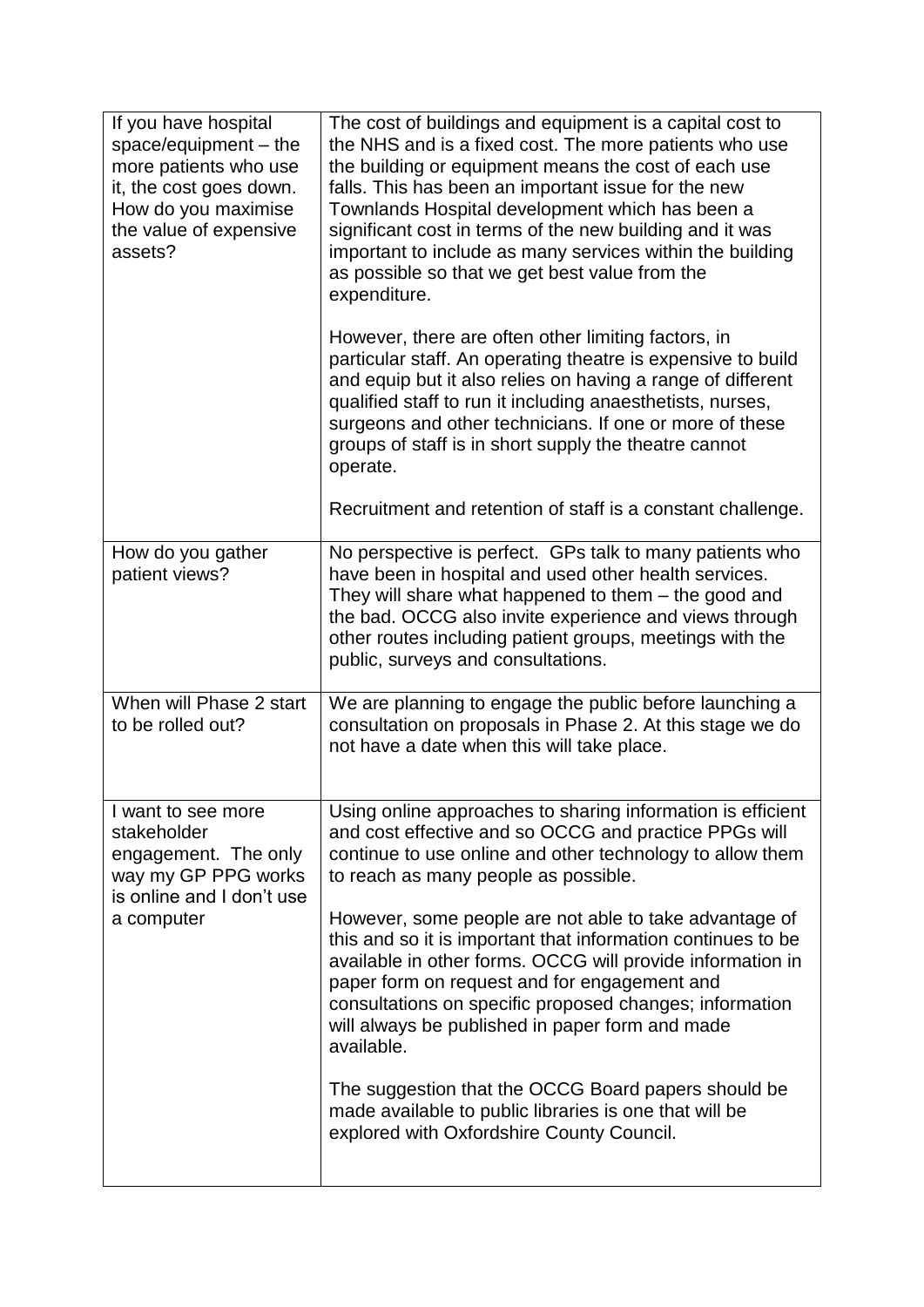| The presentation slides<br>used for the meeting<br>were not easy to read.                                                                                                                                                                                                                                   | The presentation slides could have been easier to read by<br>increasing the font size and using different colours. This<br>point is well made and will be reviewed for future<br>presentations. Key information, including financial tables is<br>available in the full annual accounts and the presentation<br>is also available on OCCG website (and in paper form on<br>request).                                                                                                                                                                                                                                                                                                                                                                                                                                    |
|-------------------------------------------------------------------------------------------------------------------------------------------------------------------------------------------------------------------------------------------------------------------------------------------------------------|-------------------------------------------------------------------------------------------------------------------------------------------------------------------------------------------------------------------------------------------------------------------------------------------------------------------------------------------------------------------------------------------------------------------------------------------------------------------------------------------------------------------------------------------------------------------------------------------------------------------------------------------------------------------------------------------------------------------------------------------------------------------------------------------------------------------------|
| Where GP practice<br>buildings are viewed as<br>inappropriate for<br>delivering primary care,<br>could they be converted<br>to social housing and<br>used to support<br>vulnerable people in<br>communities?                                                                                                | This is an interesting suggestion. There would be<br>significant financial implications because if a GP practice<br>needs to relocate into a new building, the funding to<br>support this usually includes sale of the old building.                                                                                                                                                                                                                                                                                                                                                                                                                                                                                                                                                                                    |
| How many people<br>attend A&E and GP<br>appointments because<br>they are lonely and so<br>do not necessarily need<br>the service? Have<br>OCCG got detailed data<br>on what is happening?<br>It is possible that an<br>enormous amount of<br>activity is going on that,<br>if stopped, could save<br>money. | Reviews of attendance at A&E would suggest there is a<br>significant proportion of people attending A&E who could<br>have got the care they needed elsewhere, or even self-<br>care.<br>Campaigns and information for the public encouraging<br>them to 'choose well' has not proved to be very effective<br>and although people will report that they understand the<br>problem, they do not accept that their own attendance at<br>A&E was not necessary.<br>Nationally, the approach has changed and the campaigns<br>are focussed on encouraging and supporting people to<br>stay well (so avoiding the need for NHS health care) and<br>guidance is expected soon on providing access to GPs<br>alongside hospital A&E departments. This is expected to<br>reduce the number of people being treated in a hospital |
|                                                                                                                                                                                                                                                                                                             | A&E department.<br>We have less data available about unnecessary use of GP<br>appointments. There is data identifying patters of<br>presentations and the connections between mental<br>wellbeing and physical health is well understood.<br>Many practices employ a range of clinicians and therapists<br>so patients can be directed to appointments with an<br>appropriate clinician rather than a GP and advice is<br>advertised to the public about other places for people to<br>go, including their local pharmacist.                                                                                                                                                                                                                                                                                            |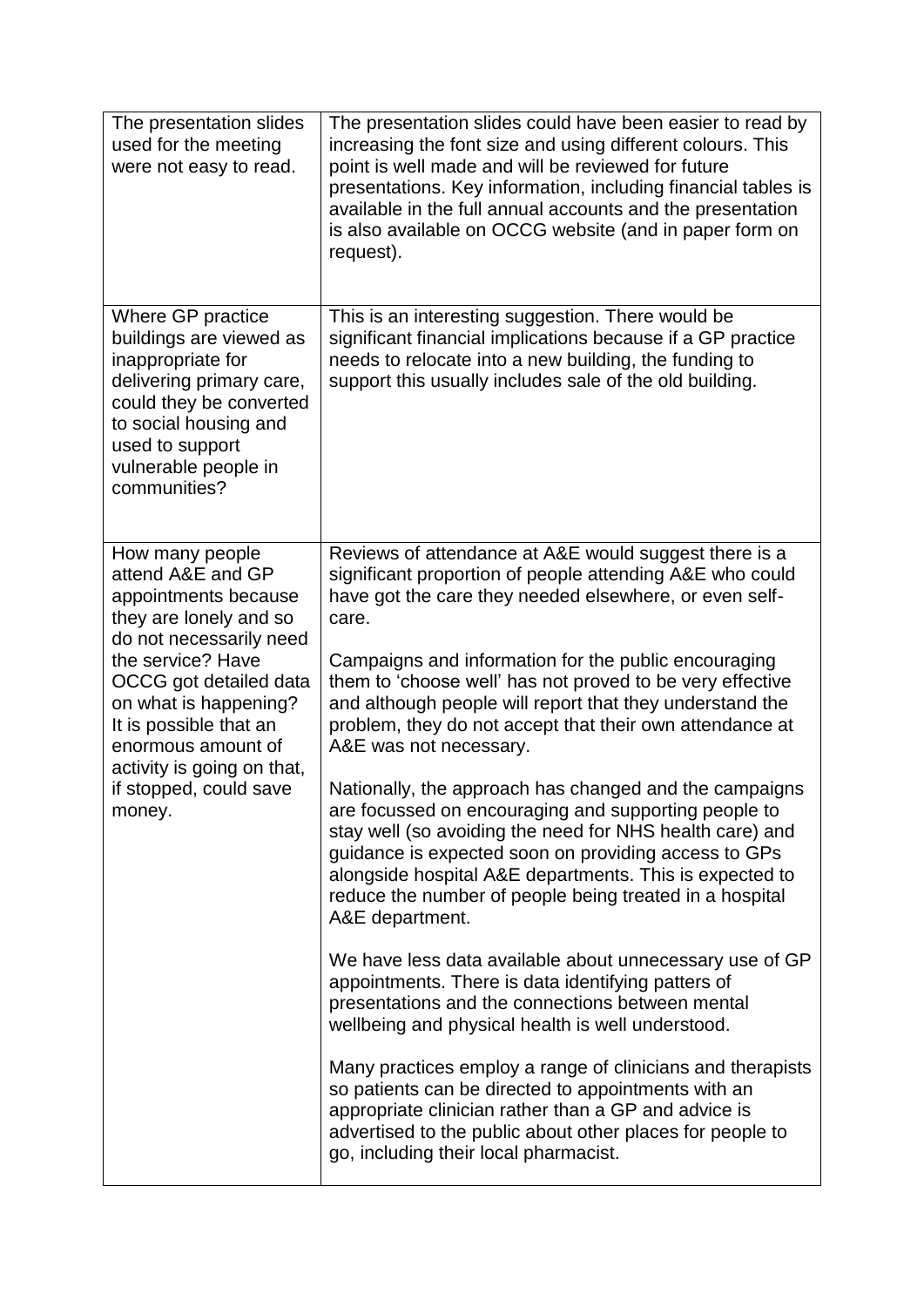| Where can I find a copy<br>of the Director of Public<br>Health's Annual<br>Report?                                                                                                                                                                                                                                                                                                                                                                                                                                                                                                                                 | The report is published as a Board paper on OCCG<br>website here. Once it is ratified by Oxfordshire County<br>Council, it will be available on their website here.                                                                                                                                                                                                                                                                                                                                                                                                                                                                                                                                                                                                                                                                                                                                                                                                                                                                                                                                                                             |
|--------------------------------------------------------------------------------------------------------------------------------------------------------------------------------------------------------------------------------------------------------------------------------------------------------------------------------------------------------------------------------------------------------------------------------------------------------------------------------------------------------------------------------------------------------------------------------------------------------------------|-------------------------------------------------------------------------------------------------------------------------------------------------------------------------------------------------------------------------------------------------------------------------------------------------------------------------------------------------------------------------------------------------------------------------------------------------------------------------------------------------------------------------------------------------------------------------------------------------------------------------------------------------------------------------------------------------------------------------------------------------------------------------------------------------------------------------------------------------------------------------------------------------------------------------------------------------------------------------------------------------------------------------------------------------------------------------------------------------------------------------------------------------|
| I am proud of GP<br>services in Oxford -<br>thank you. I'm proud of<br>service I work for<br>looking after people<br>who are lonely and my<br>experience of NHS 111<br>has been very good -<br>thank you.                                                                                                                                                                                                                                                                                                                                                                                                          | It is important that we hear about when things have not<br>worked well for patients but it is also important to<br>recognise that for many, many people, the service they<br>receive from their local GP practice and the wider NHS is<br>good and is valued.                                                                                                                                                                                                                                                                                                                                                                                                                                                                                                                                                                                                                                                                                                                                                                                                                                                                                   |
| Prevention is better<br>than cure. It costs £16<br>per month for<br>pensioners to use the<br>local swimming pool.<br>Why not pay for that?                                                                                                                                                                                                                                                                                                                                                                                                                                                                         | This is a good point well made. We encourage people of<br>all ages to stay active and make healthy choices related to<br>their lifestyle. We work closely with local authorities as our<br>partners and they are also recognise the wider role they<br>play in supporting people to be healthy. We will take this<br>suggestion into discussions we have with our local<br>authority partners to explore how we can help keep<br>access to sport facilities accessible to all.                                                                                                                                                                                                                                                                                                                                                                                                                                                                                                                                                                                                                                                                  |
| The Oxfordshire Clinical<br><b>Commissioning Group</b><br>is one of only ten within<br>the two hundred and<br>ten national Clinical<br><b>Commissioning Groups</b><br>that, in the published<br>figures from the Mental<br><b>Health Five Year</b><br><b>Forward View</b><br>Dashboard, run by NHS<br>England, will fail to<br>achieve Parity of<br>Esteem in the 2016/17<br>spend. Parity of Esteem<br>is the principle by which<br>mental health must be<br>given equal priority to<br>physical health. It was<br>enshrined in law by the<br><b>Health and Social Care</b><br>Act 2012.<br>It is the duty of all | 1. OCCG is committed to improve equitable access<br>and outcomes for people with mental health<br>problems, in line with the FYFV for MH and meeting<br>our statutory duties in respect of the Equality Act,<br>so that there is parity of esteem with physical health<br>services.<br>2. OCCG investment in MH in 1617 has been enough<br>to meet the national must dos in relation to<br>Improving Access Psychological Therapies, Early<br>Intervention in Psychosis and dementia<br>3. We anticipated the requirements within the FYFV<br>MH prior to its publication and commissioned<br>Outcome Based contracts (OBC) that incentivises<br>providers to support delivery of all the must dos for<br>adults and children with mental illness.<br>4. These contracts are being delivered in partnership<br>with third sector providers and go beyond what the<br>FYFV require and include also improving outcomes<br>for people relating to housing, recovery, and<br>wellbeing.<br>5. We will meet the MHIS in 2017-18<br>6. Our focus will be on<br>Improving our response to people with<br>emotional distress or behavioural challenges |
| CCGs to<br>ensure<br>that<br>they are fulfilling<br>their                                                                                                                                                                                                                                                                                                                                                                                                                                                                                                                                                          | who often present in primary care settings,<br>with a focus on the areas of deprivation in                                                                                                                                                                                                                                                                                                                                                                                                                                                                                                                                                                                                                                                                                                                                                                                                                                                                                                                                                                                                                                                      |